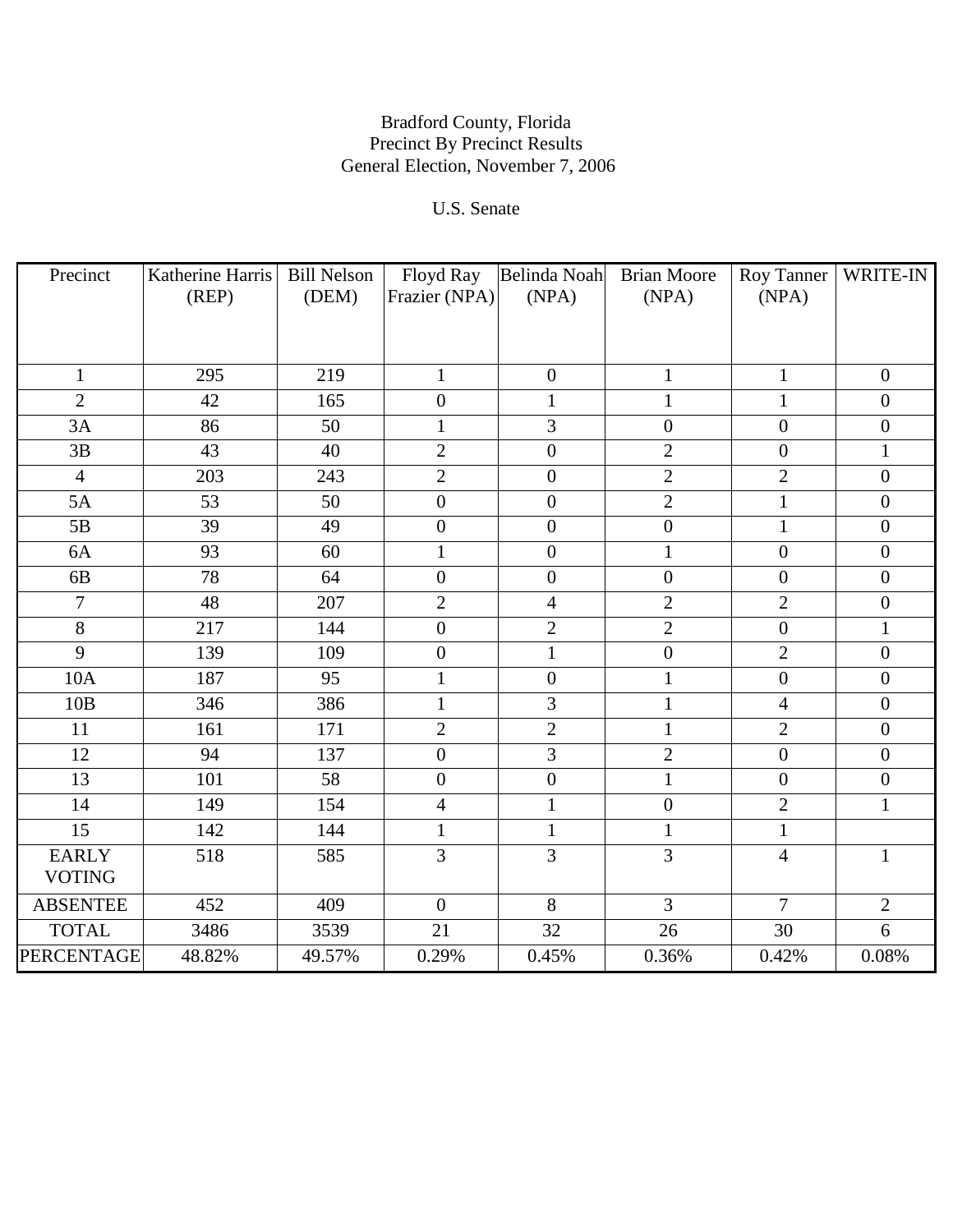# Representative in Congress – District 6

| Precinct                      | Clifford (Cliff) B. Stearns<br>(REP) | David E. Bruderly<br>(DEM) |
|-------------------------------|--------------------------------------|----------------------------|
| $\mathbf{1}$                  | 376                                  | 129                        |
| $\overline{2}$                | 58                                   | 153                        |
| 3A                            | 104                                  | 34                         |
| 3B                            | 61                                   | 27                         |
| $\overline{4}$                | 272                                  | 178                        |
| 5A                            | 69                                   | 36                         |
| 5B                            | 57                                   | 32                         |
| 6A                            | 125                                  | 31                         |
| 6B                            | 106                                  | 35                         |
| $\overline{7}$                | 68                                   | 194                        |
| 8                             | 266                                  | 94                         |
| 9                             | 171                                  | 75                         |
| 10A                           | 231                                  | 49                         |
| 10B                           | 466                                  | 263                        |
| 11                            | 197                                  | 143                        |
| 12                            | 128                                  | 107                        |
| 13                            | 117                                  | 43                         |
| 14                            | 206                                  | 99                         |
| 15                            | 185                                  | 105                        |
| <b>EARLY</b><br><b>VOTING</b> | 738                                  | 368                        |
| <b>ABSENTEE</b>               | 582                                  | 292                        |
| <b>TOTAL</b>                  | 4583                                 | 2487                       |
| <b>PERCENTAGE</b>             | 64.82%                               | 35.18%                     |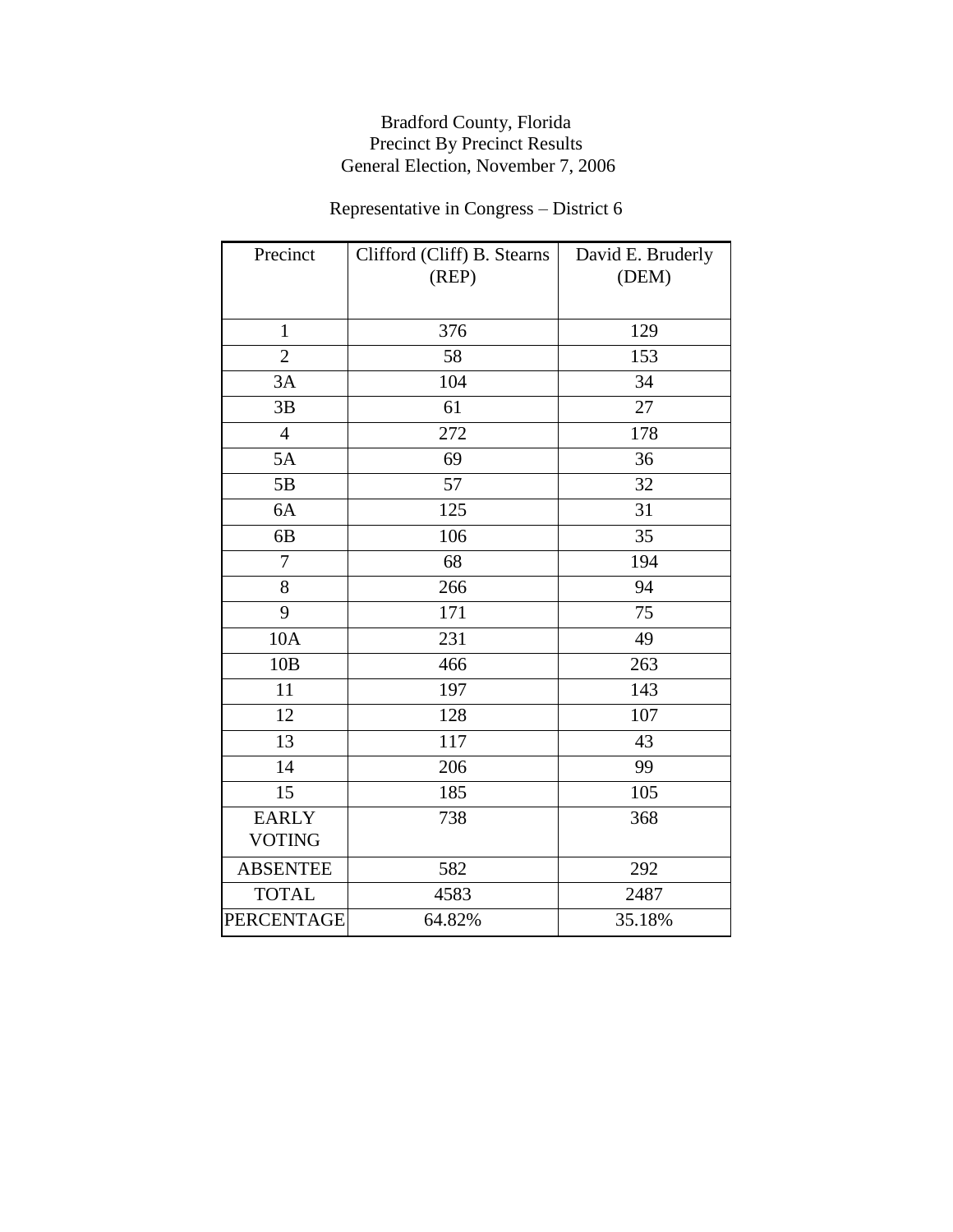## Governor and Lieutenant Governor

| Precinct          | Crist\Kottkamp |        |                  | Davis\Jones  Linn\Macklin Dembinsky\Smith Smith\Kearney Behm\Castagnero WRITE- |                          |                  |                  |
|-------------------|----------------|--------|------------------|--------------------------------------------------------------------------------|--------------------------|------------------|------------------|
|                   | (REP)          | (DEM)  | (REF)            | (NPA)                                                                          | (NPA)                    | (NPA)            | IN               |
| $\mathbf{1}$      | 354            | 135    | 22               | $\boldsymbol{0}$                                                               | $\overline{2}$           | $\overline{2}$   | $\mathbf{1}$     |
| $\overline{2}$    | 61             | 144    | $\boldsymbol{0}$ | $\boldsymbol{0}$                                                               | $\overline{\mathcal{A}}$ | $\overline{2}$   | $\mathbf{1}$     |
| 3A                | 106            | 30     | $\overline{2}$   | $\boldsymbol{0}$                                                               | $\overline{2}$           | $\boldsymbol{0}$ | $\mathbf{1}$     |
| 3B                | 51             | 30     | 5                | $\mathbf{1}$                                                                   | $\overline{2}$           | $\boldsymbol{0}$ | $\boldsymbol{0}$ |
| $\overline{4}$    | 267            | 170    | $\overline{7}$   | $\boldsymbol{0}$                                                               | 3                        | $\mathbf{1}$     | $\overline{2}$   |
| 5A                | 71             | 31     | $\overline{2}$   | $\mathbf{1}$                                                                   | $\mathbf{1}$             | $\boldsymbol{0}$ | $\boldsymbol{0}$ |
| 5B                | 49             | 39     | $\mathbf{1}$     | $\mathbf{1}$                                                                   | $\overline{0}$           | $\overline{0}$   | $\boldsymbol{0}$ |
| 6A                | 109            | 39     | 9                |                                                                                | $\boldsymbol{0}$         | $\boldsymbol{0}$ | $\boldsymbol{0}$ |
| 6 <sub>B</sub>    | 107            | 34     | $\overline{2}$   | $\boldsymbol{0}$                                                               | $\boldsymbol{0}$         | $\boldsymbol{0}$ | $\boldsymbol{0}$ |
| $\overline{7}$    | 64             | 190    | $\overline{4}$   | $\boldsymbol{0}$                                                               | 5                        | $\mathbf{1}$     | $\mathbf{1}$     |
| 8                 | 252            | 95     | 12               | $\overline{0}$                                                                 | $\overline{2}$           | $\overline{0}$   | $\mathbf{1}$     |
| 9                 | 177            | 69     | $\overline{4}$   | $\overline{0}$                                                                 | $\overline{2}$           | $\boldsymbol{0}$ | $\boldsymbol{0}$ |
| 10A               | 228            | 51     | 3                | $\mathbf{1}$                                                                   | $\mathbf{1}$             | $\boldsymbol{0}$ | $\mathbf{1}$     |
| 10B               | 440            | 264    | 25               | $\mathbf{1}$                                                                   | 4                        | $\mathbf{1}$     | $\mathbf{1}$     |
| 11                | 193            | 134    | 14               | $\boldsymbol{0}$                                                               | $\overline{0}$           | $\mathbf{1}$     | $\mathbf{1}$     |
| 12                | 131            | 97     | 5                | $\boldsymbol{0}$                                                               | $\overline{2}$           | $\mathbf{1}$     | $\boldsymbol{0}$ |
| 13                | 108            | 44     | 6                | $\boldsymbol{0}$                                                               | $\boldsymbol{0}$         | $\mathbf{1}$     | $\boldsymbol{0}$ |
| 14                | 204            | 97     | 6                | $\boldsymbol{0}$                                                               | 4                        | $\boldsymbol{0}$ | $\mathbf{1}$     |
| 15                | 182            | 108    | $\overline{2}$   | $\mathbf{2}$                                                                   | $\mathbf{1}$             | $\boldsymbol{0}$ | $\boldsymbol{0}$ |
| <b>EARLY</b>      | 719            | 357    | 16               | $\mathbf{1}$                                                                   | 8                        | $\mathbf{1}$     | $\mathbf{1}$     |
| <b>VOTING</b>     |                |        |                  |                                                                                |                          |                  |                  |
| <b>ABSENTEE</b>   | 585            | 280    | 6                | $\mathbf{1}$                                                                   | 6                        | $\overline{4}$   | $\overline{2}$   |
| <b>TOTAL</b>      | 4458           | 2438   | 153              | 10                                                                             | 49                       | 15               | 14               |
| <b>PERCENTAGE</b> | 62.46%         | 34.16% | 2.14%            | 0.14%                                                                          | 0.69%                    | 0.21%            | 0.20%            |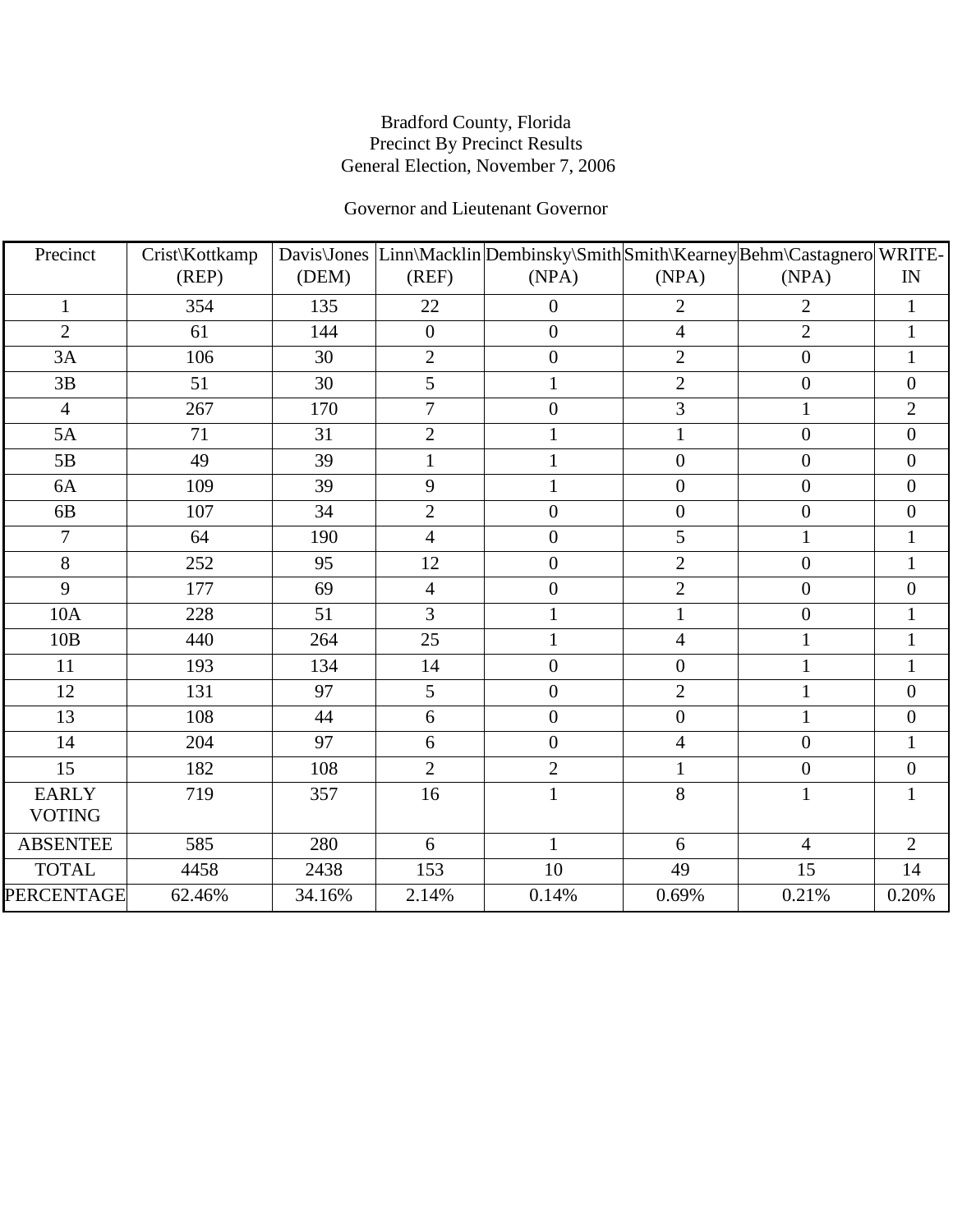# Attorney General

| Precinct          | Bill McCollum (REP) | Walter "Skip" Campbell |
|-------------------|---------------------|------------------------|
|                   |                     | (DEM)                  |
| $\mathbf{1}$      | 383                 | 121                    |
| $\overline{2}$    | 58                  | 151                    |
| 3A                | 103                 | 33                     |
| 3B                | 58                  | 31                     |
| $\overline{4}$    | 275                 | 167                    |
| 5A                | 73                  | 32                     |
| 5B                | 53                  | 36                     |
| 6A                | 113                 | 38                     |
| 6 <sub>B</sub>    | 104                 | 37                     |
| 7                 | 72                  | 191                    |
| 8                 | 252                 | 108                    |
| 9                 | 176                 | 69                     |
| 10A               | 232                 | 48                     |
| 10B               | 471                 | 257                    |
| 11                | 199                 | 136                    |
| 12                | 127                 | 109                    |
| 13                | 116                 | 43                     |
| 14                | 208                 | 99                     |
| 15                | 189                 | 104                    |
| <b>EARLY</b>      | 702                 | 404                    |
| <b>VOTING</b>     |                     |                        |
| <b>ABSENTEE</b>   | 551                 | 327                    |
| <b>TOTAL</b>      | 4515                | 2541                   |
| <b>PERCENTAGE</b> | 63.99%              | 36.01%                 |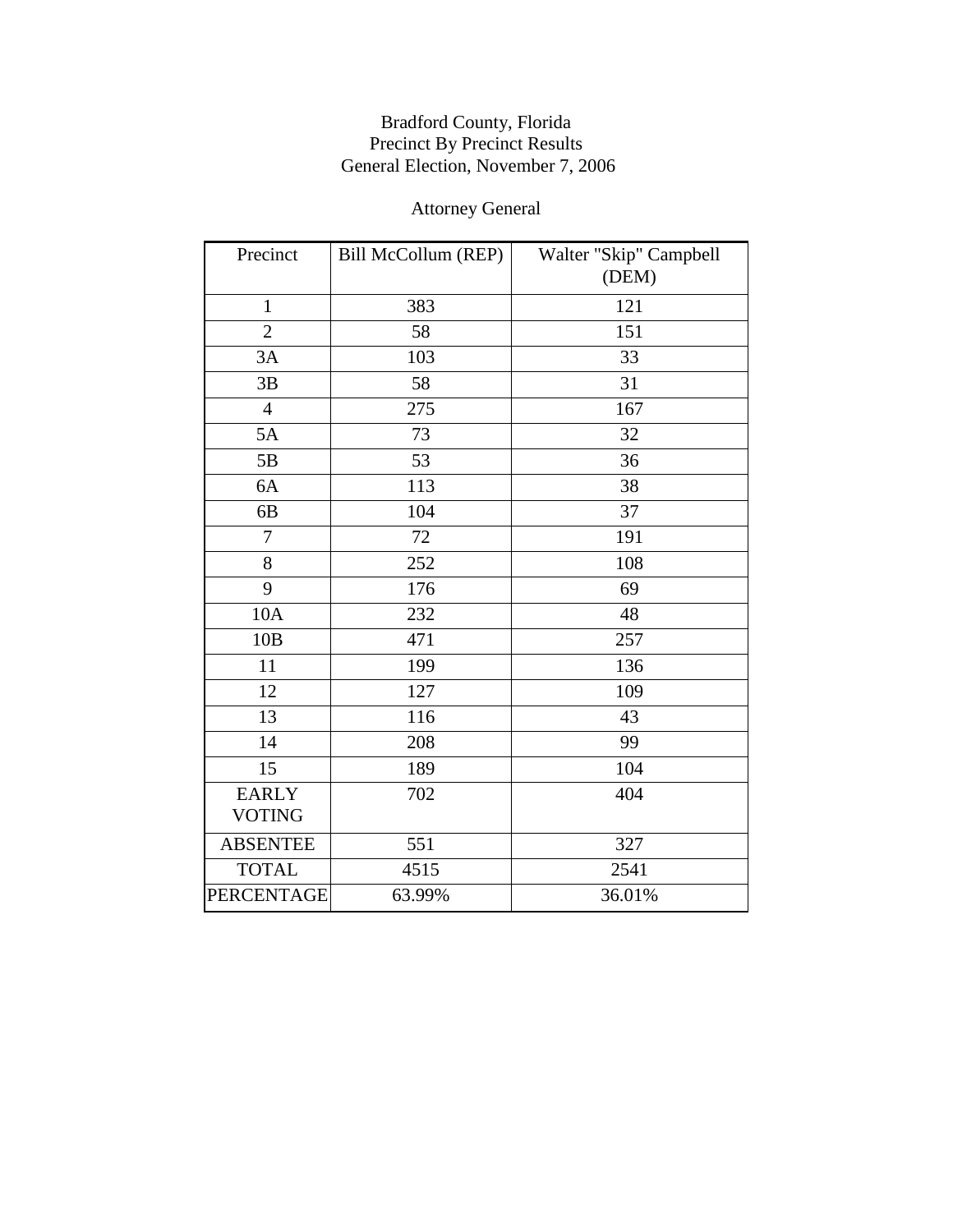## Chief Financial Officer

| Precinct          | Tom Lee (REP) | Alex Sink (DEM) |
|-------------------|---------------|-----------------|
| $\mathbf{1}$      | 307           | 188             |
| $\overline{2}$    | 50            | 155             |
| 3A                | 90            | 48              |
| 3B                | 53            | 35              |
| $\overline{4}$    | 229           | 200             |
| 5A                | 54            | 47              |
| 5B                | 48            | 36              |
| 6A                | 94            | 56              |
| 6 <sub>B</sub>    | 95            | 45              |
| $\overline{7}$    | 50            | 206             |
| 8                 | 220           | 123             |
| 9                 | 142           | 101             |
| 10A               | 213           | 60              |
| 10B               | 381           | 332             |
| 11                | 164           | 159             |
| 12                | 108           | 125             |
| 13                | 104           | 52              |
| 14                | 174           | 122             |
| 15                | 152           | 131             |
| <b>EARLY</b>      | 612           | 459             |
| <b>VOTING</b>     |               |                 |
| <b>ABSENTEE</b>   | 534           | 317             |
| <b>TOTAL</b>      | 3874          | 2997            |
| <b>PERCENTAGE</b> | 56.38%        | 43.62%          |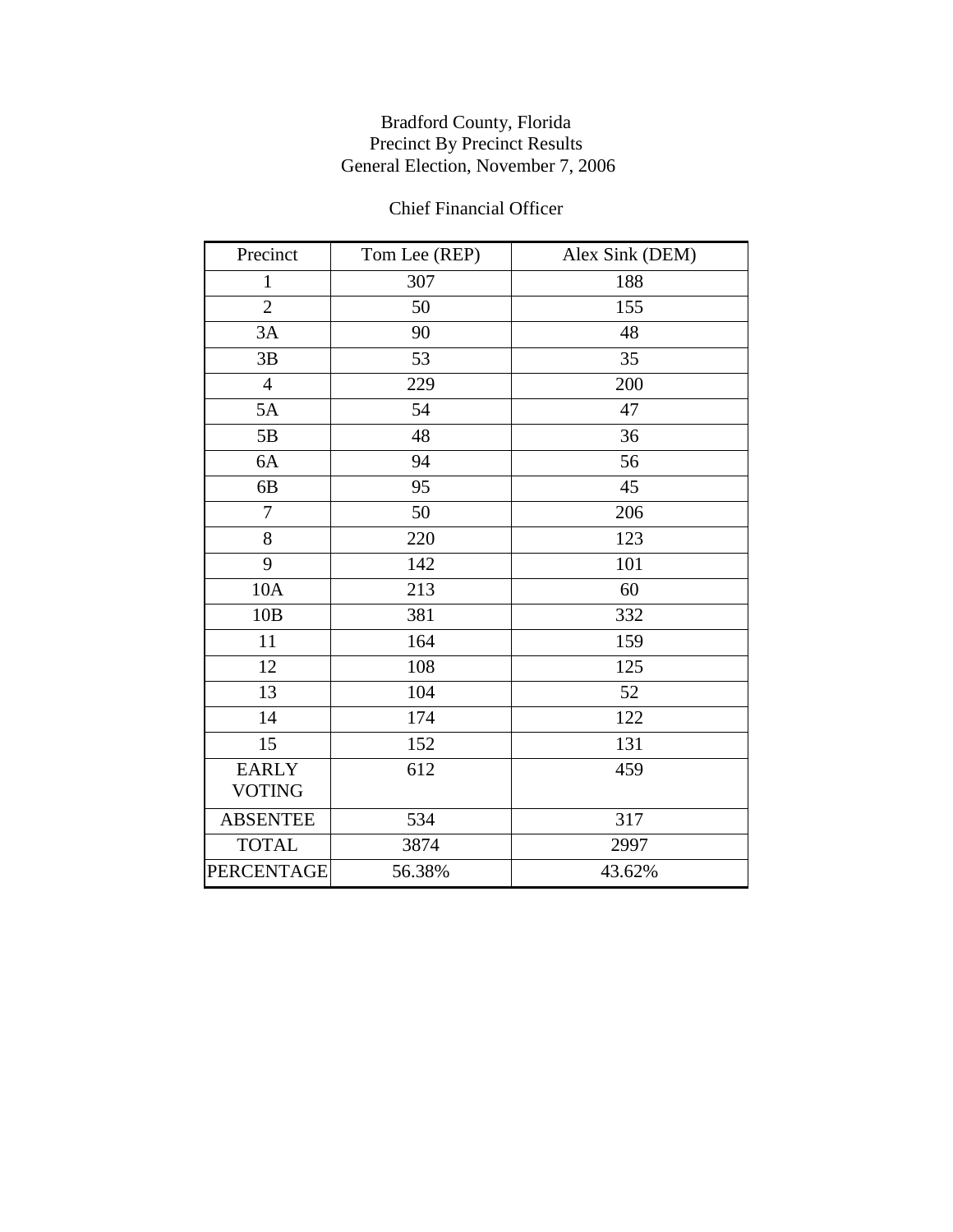# Commissioner of Agriculture

| Precinct                      | Charles H. Bronson<br>(REP) | Eric Copeland (DEM) |
|-------------------------------|-----------------------------|---------------------|
| $\mathbf{1}$                  | 394                         | 107                 |
| $\overline{2}$                | 66                          | 140                 |
| 3A                            | 107                         | 29                  |
| 3B                            | 65                          | 23                  |
| $\overline{4}$                | 292                         | 155                 |
| 5A                            | 78                          | 26                  |
| 5B                            | 60                          | 28                  |
| 6A                            | 123                         | 31                  |
| 6B                            | 111                         | 30                  |
| $\overline{7}$                | 71                          | 188                 |
| 8                             | 265                         | 92                  |
| 9                             | 183                         | 63                  |
| 10A                           | 231                         | 44                  |
| 10B                           | 495                         | 233                 |
| 11                            | 219                         | 116                 |
| 12                            | 134                         | 97                  |
| 13                            | 122                         | 38                  |
| 14                            | 217                         | 88                  |
| 15                            | 194                         | 97                  |
| <b>EARLY</b><br><b>VOTING</b> | 740                         | 352                 |
| <b>ABSENTEE</b>               | 590                         | 277                 |
| <b>TOTAL</b>                  | 4757                        | 2254                |
| PERCENTAGE                    | 67.85%                      | 32.15%              |
|                               |                             |                     |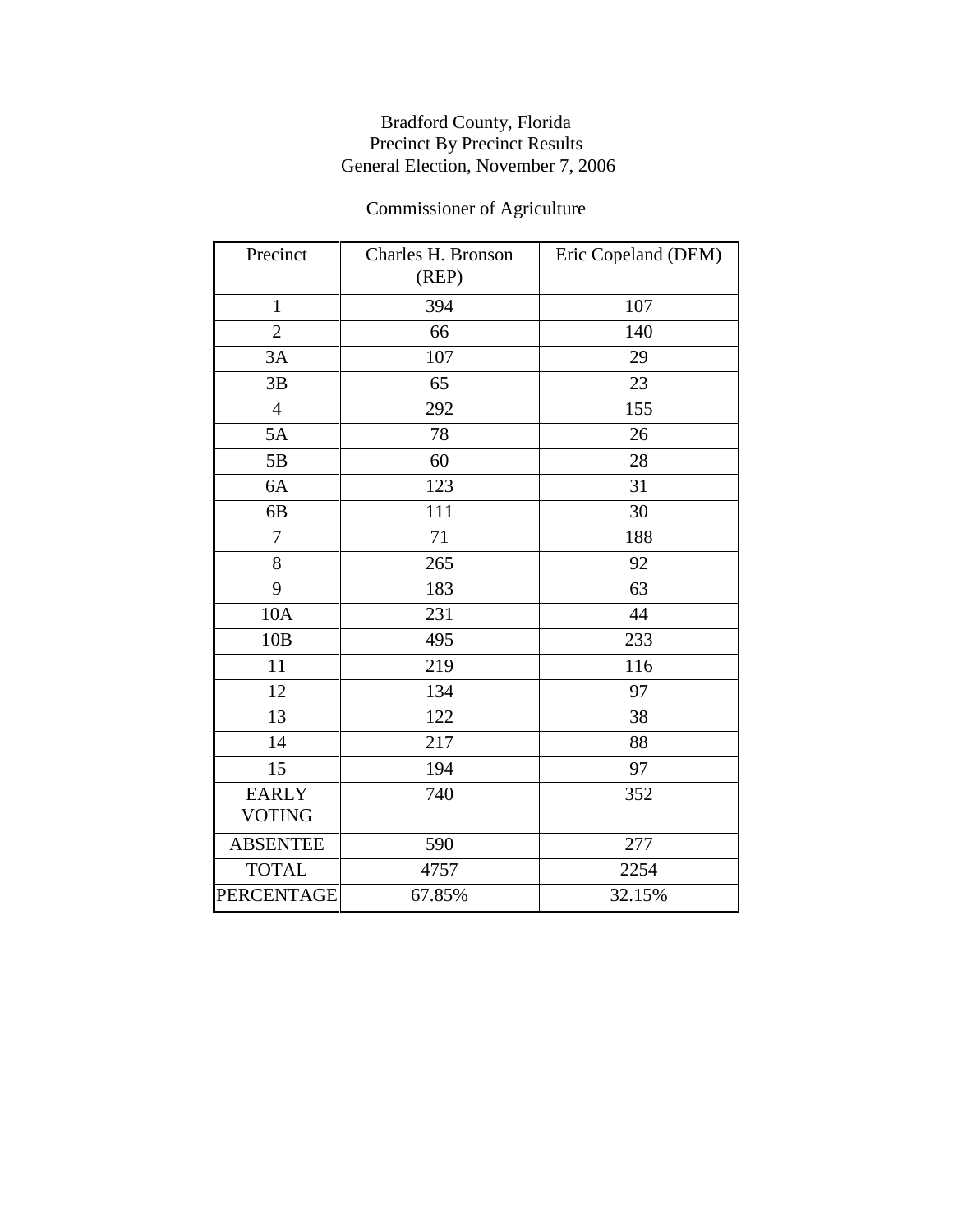#### State Senate – District 14

| Precinct        | Steve Oelrich (REP) | Ed Jennings Jr. (DEM) |
|-----------------|---------------------|-----------------------|
| $\mathbf{1}$    | 389                 | 111                   |
| $\overline{2}$  | 51                  | 157                   |
| 3A              | 107                 | 33                    |
| 3B              | 54                  | 32                    |
| $\overline{4}$  | 278                 | 163                   |
| 5A              | 74                  | 30                    |
| 5B              | 54                  | 35                    |
| 6A              | 108                 | 43                    |
| 6 <sub>B</sub>  | 108                 | 34                    |
| 7               | 67                  | 197                   |
| 8               | 260                 | 102                   |
| 9               | 179                 | 65                    |
| 10A             | 231                 | 45                    |
| 10B             | 493                 | 226                   |
| 11              | 213                 | 121                   |
| 12              | 132                 | 103                   |
| 13              | 115                 | 43                    |
| 14              | 208                 | 98                    |
| 15              | 193                 | 94                    |
| <b>EARLY</b>    | 743                 | 347                   |
| <b>VOTING</b>   |                     |                       |
| <b>ABSENTEE</b> | 570                 | 298                   |
| <b>TOTAL</b>    | 4627                | 2377                  |
| PERCENTAGE      | 66.06%              | 33.94%                |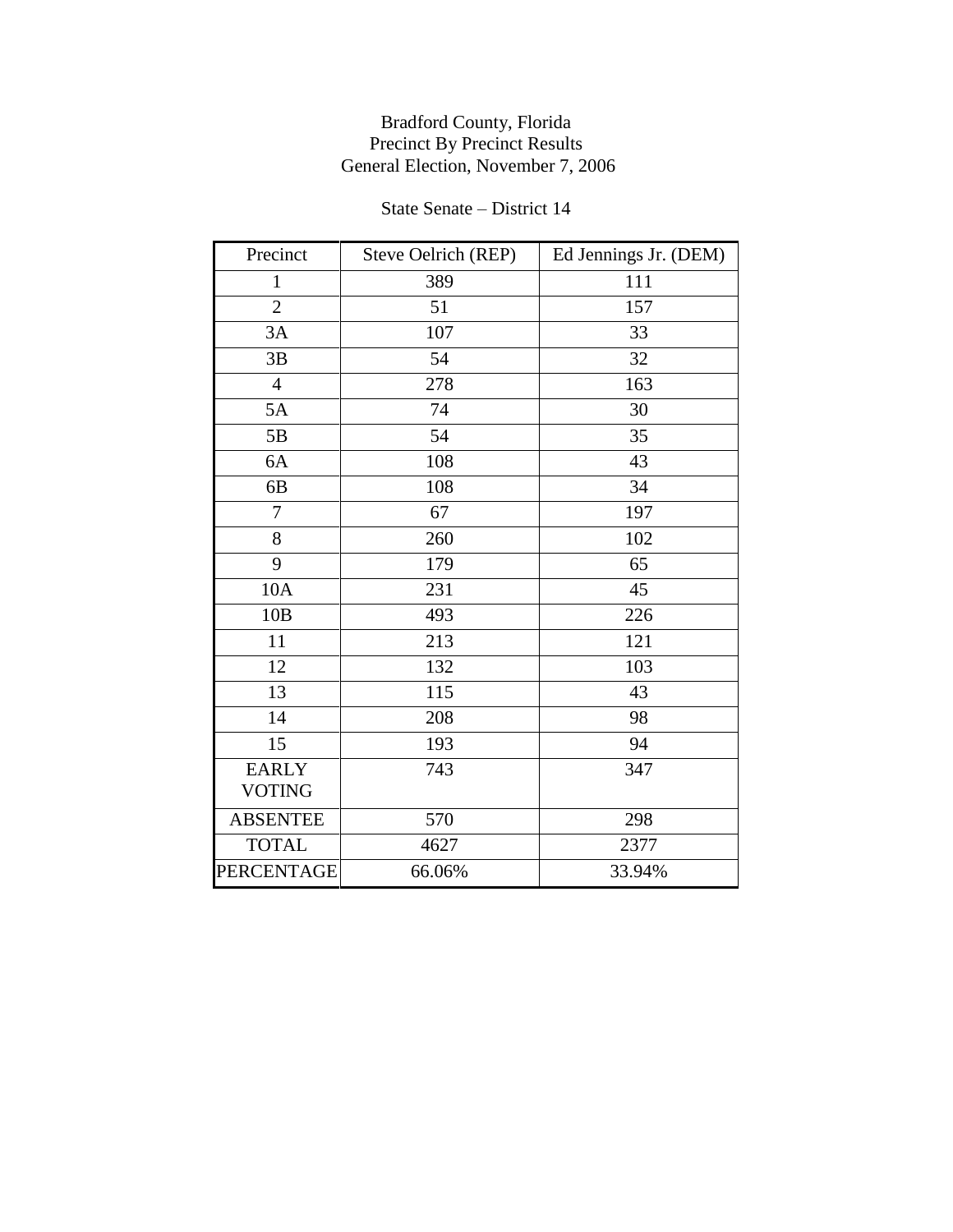# Supreme Court Justice - Lewis

| Precinct          | Yes (to retain) | No (do not retain) |
|-------------------|-----------------|--------------------|
| $\mathbf{1}$      | 257             | 196                |
| $\overline{2}$    | 125             | 72                 |
| 3A                | 56              | 72                 |
| 3B                | 45              | 41                 |
| $\overline{4}$    | 230             | 172                |
| 5A                | 59              | 32                 |
| 5B                | 43              | 39                 |
| 6A                | 68              | 73                 |
| 6 <sub>B</sub>    | 50              | 80                 |
| $\overline{7}$    | 132             | 121                |
| 8                 | 192             | 138                |
| 9                 | 122             | 103                |
| 10A               | 129             | 129                |
| 10B               | 377             | 270                |
| 11                | 163             | 148                |
| 12                | 132             | 88                 |
| 13                | 85              | 60                 |
| 14                | 186             | 97                 |
| 15                | 127             | 121                |
| <b>EARLY</b>      | 540             | 463                |
| <b>VOTING</b>     |                 |                    |
| <b>ABSENTEE</b>   | 397             | 366                |
| <b>TOTAL</b>      | 3515            | 2881               |
| <b>PERCENTAGE</b> | 54.96%          | 45.04%             |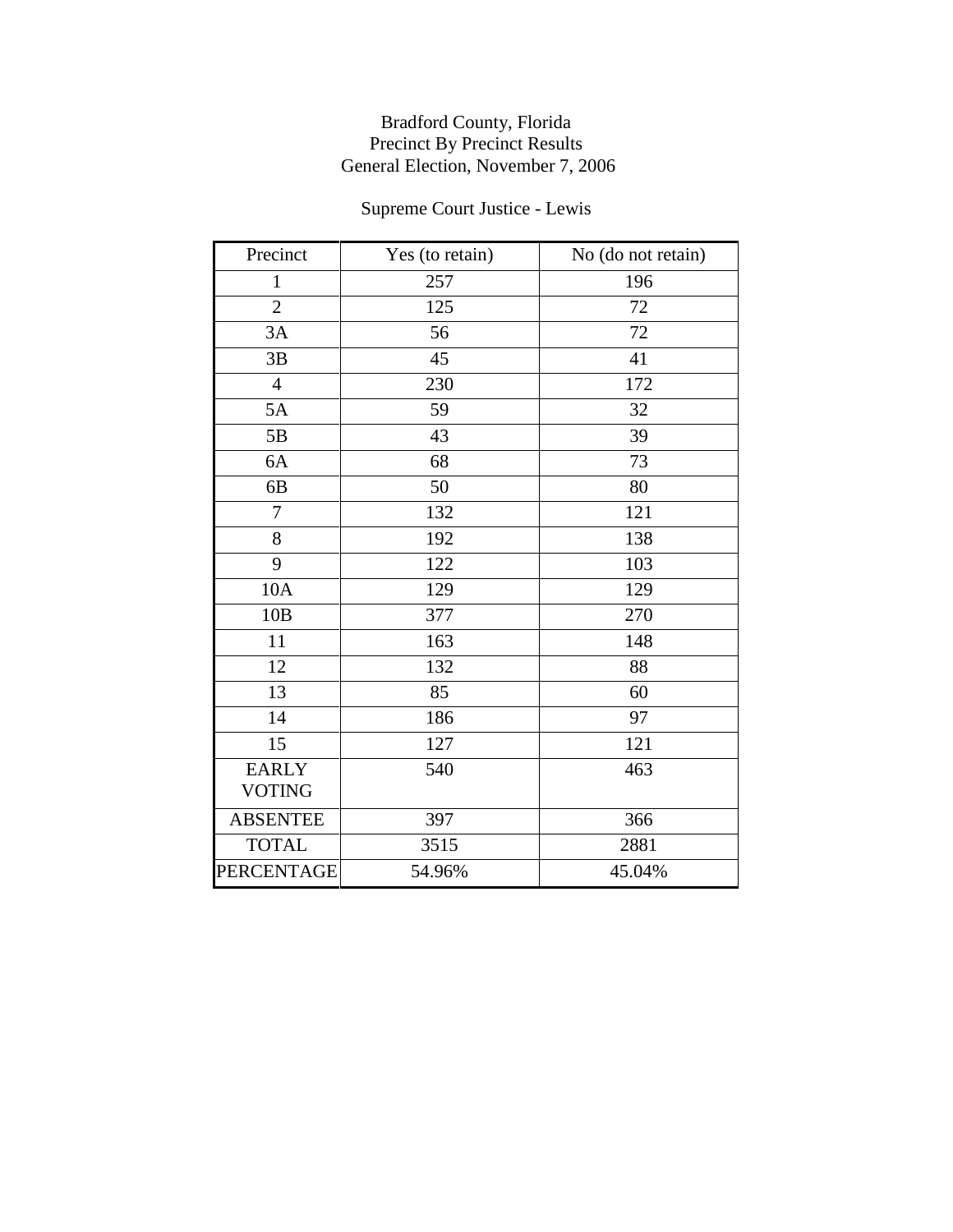# Supreme Court Justice - Pariente

| Precinct          | Yes (to retain) | No (do not retain) |
|-------------------|-----------------|--------------------|
| $\mathbf{1}$      | 244             | 204                |
| $\overline{2}$    | 125             | 67                 |
| 3A                | 56              | 72                 |
| 3B                | 49              | 37                 |
| $\overline{4}$    | 235             | 166                |
| 5A                | 56              | 33                 |
| 5B                | 43              | 39                 |
| 6A                | 63              | 77                 |
| 6 <sub>B</sub>    | 50              | 80                 |
| $\overline{7}$    | 149             | 100                |
| 8                 | 180             | 148                |
| 9                 | 125             | 97                 |
| 10A               | 113             | 141                |
| 10B               | 361             | 277                |
| 11                | 163             | 148                |
| 12                | 134             | 85                 |
| 13                | 70              | 73                 |
| 14                | 169             | 113                |
| 15                | 113             | 134                |
| <b>EARLY</b>      | 521             | 470                |
| <b>VOTING</b>     |                 |                    |
| <b>ABSENTEE</b>   | 378             | 375                |
| <b>TOTAL</b>      | 3397            | 2936               |
| <b>PERCENTAGE</b> | 53.64%          | 46.36%             |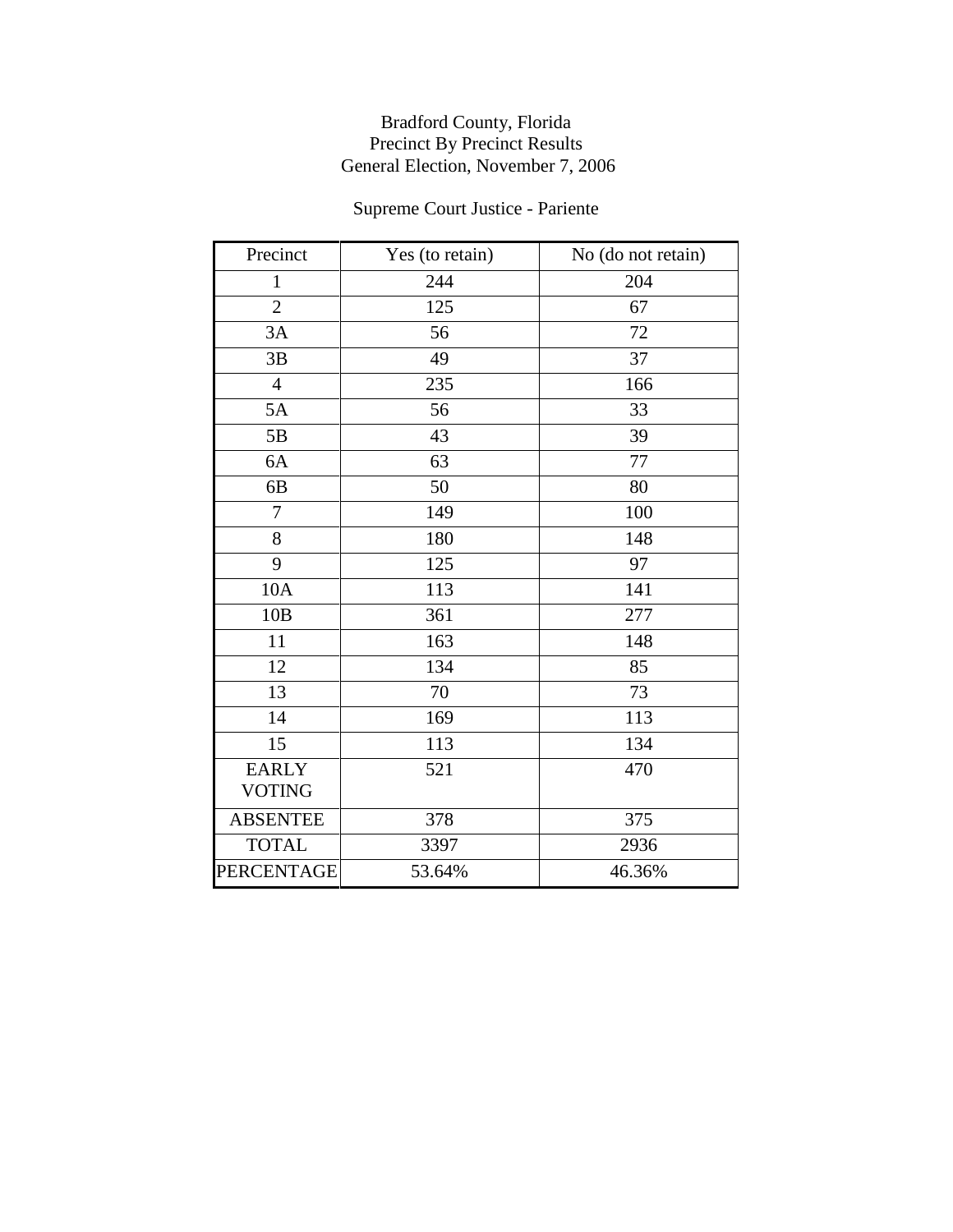# Supreme Court Justice - Quince

| Precinct          | Yes (to retain) | No (do not retain) |
|-------------------|-----------------|--------------------|
| $\mathbf{1}$      | 242             | 202                |
| $\overline{2}$    | 122             | 71                 |
| 3A                | 55              | 71                 |
| 3B                | 47              | 39                 |
| $\overline{4}$    | 228             | 169                |
| 5A                | 57              | 31                 |
| 5B                | 43              | 39                 |
| 6A                | 64              | 73                 |
| 6 <sub>B</sub>    | 51              | 78                 |
| $\overline{7}$    | 145             | 105                |
| 8                 | 182             | 146                |
| 9                 | 122             | 101                |
| 10A               | 111             | 143                |
| 10B               | 367             | 268                |
| 11                | 161             | 145                |
| 12                | 129             | 90                 |
| 13                | 76              | 65                 |
| 14                | 174             | 108                |
| 15                | 113             | 131                |
| <b>EARLY</b>      | 528             | 464                |
| <b>VOTING</b>     |                 |                    |
| <b>ABSENTEE</b>   | 390             | 363                |
| <b>TOTAL</b>      | 3407            | 2902               |
| <b>PERCENTAGE</b> | 54.00%          | 46.00%             |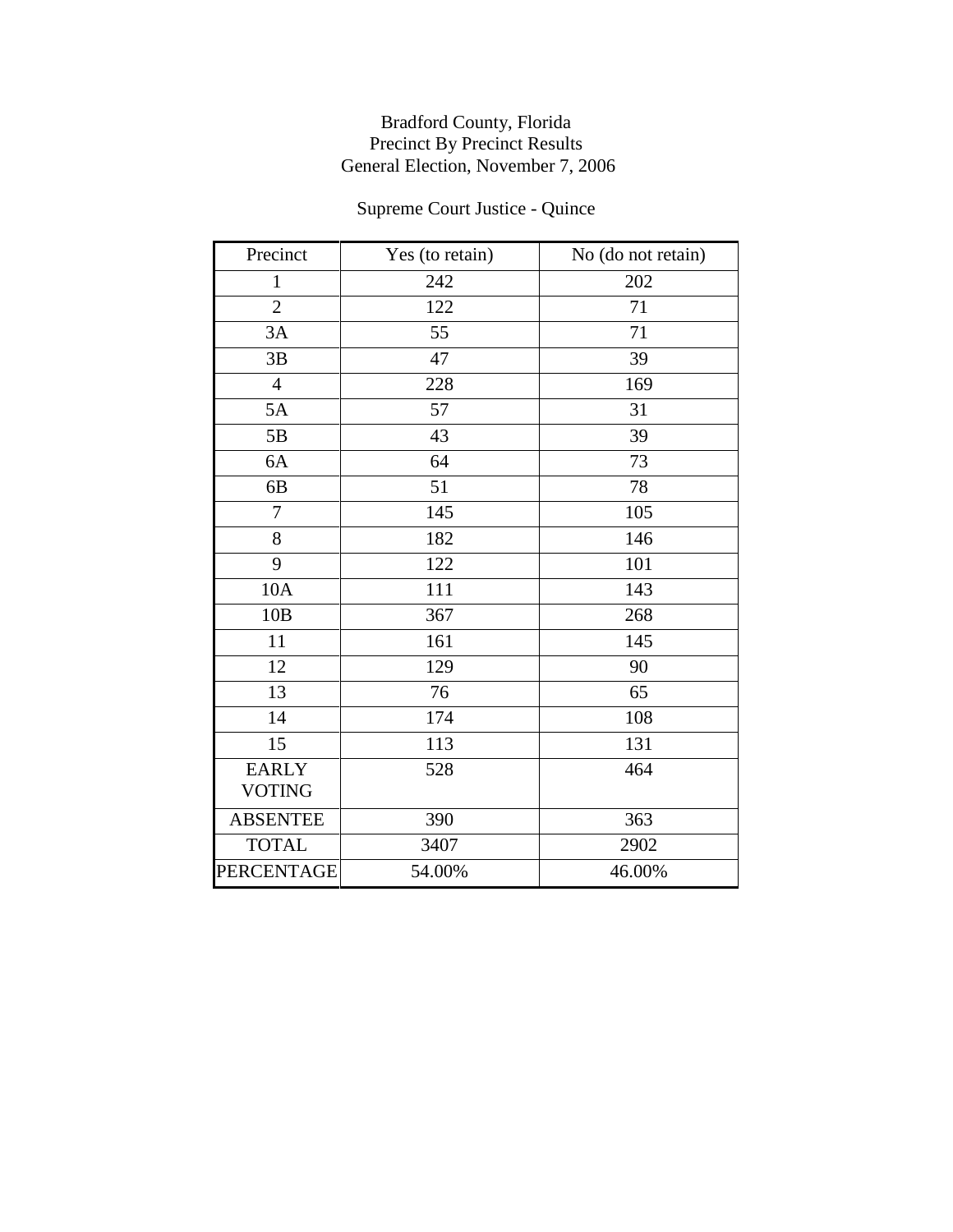# First District Court of Appeals – Browning Jr.

| Precinct          | Yes (to retain) | No (do not retain) |
|-------------------|-----------------|--------------------|
| $\mathbf{1}$      | 252             | 192                |
| $\overline{2}$    | 123             | 71                 |
| 3A                | 55              | 71                 |
| 3B                | 45              | 40                 |
| $\overline{4}$    | 229             | 163                |
| 5A                | 57              | 32                 |
| 5B                | 45              | 34                 |
| 6A                | 72              | 66                 |
| 6B                | 52              | 76                 |
| 7                 | 143             | 106                |
| 8                 | 191             | 136                |
| 9                 | 129             | 93                 |
| 10A               | 134             | 120                |
| 10B               | 373             | 264                |
| 11                | 164             | 146                |
| 12                | 141             | 80                 |
| 13                | 77              | 65                 |
| 14                | 184             | 95                 |
| 15                | 125             | 117                |
| <b>EARLY</b>      | 547             | 445                |
| <b>VOTING</b>     |                 |                    |
| <b>ABSENTEE</b>   | 421             | 332                |
| <b>TOTAL</b>      | 3559            | 2744               |
| <b>PERCENTAGE</b> | 56.47%          | 43.53%             |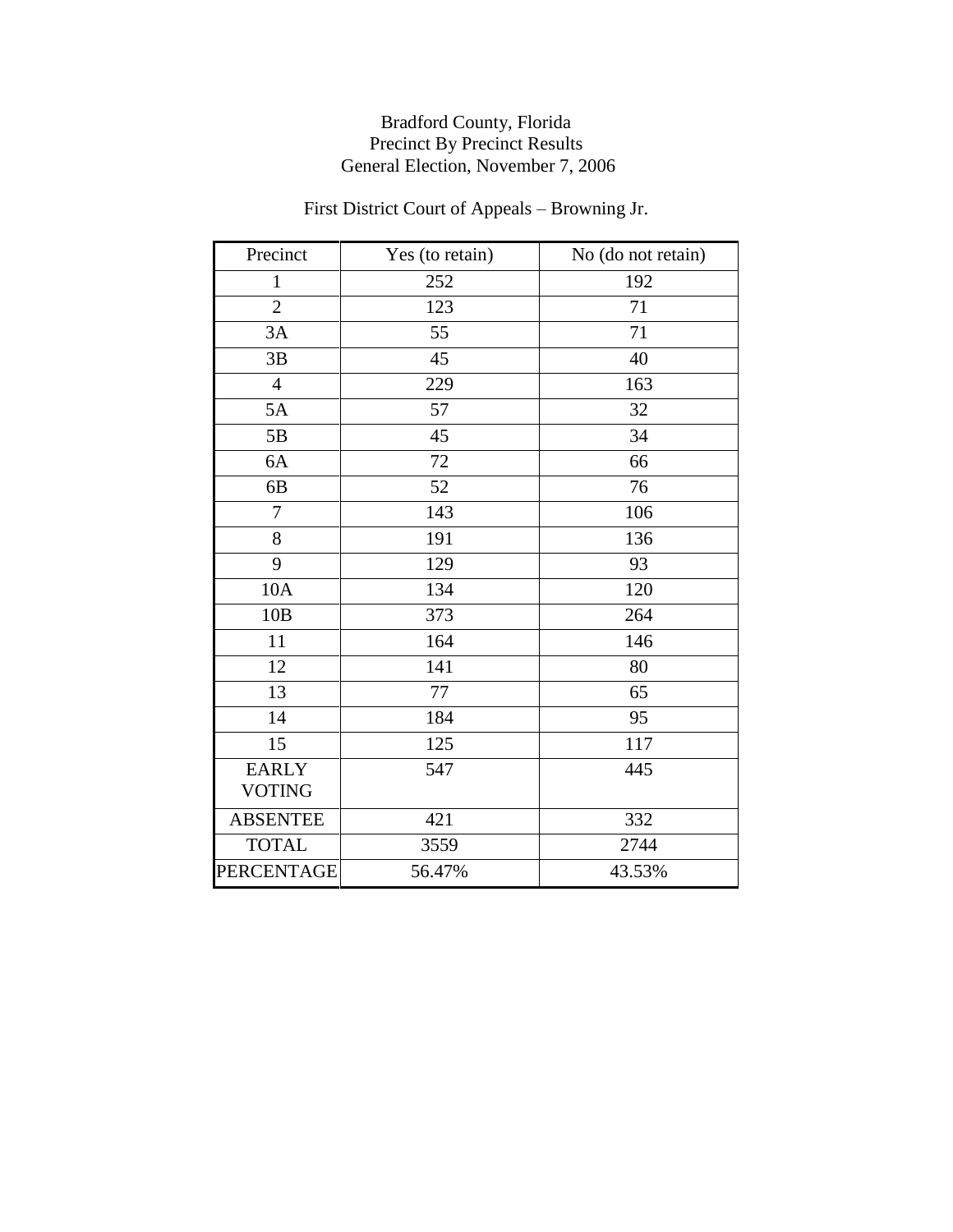# First District Court of Appeals – Thomas

| Precinct          | Yes (to retain) | No (do not retain) |
|-------------------|-----------------|--------------------|
| $\mathbf{1}$      | 257             | 183                |
| $\overline{2}$    | 119             | 67                 |
| 3A                | 56              | 71                 |
| 3B                | 45              | 41                 |
| $\overline{4}$    | 240             | 151                |
| 5A                | 57              | 32                 |
| 5B                | 42              | 37                 |
| 6A                | 69              | 69                 |
| 6 <sub>B</sub>    | 51              | 75                 |
| $\overline{7}$    | 141             | 107                |
| 8                 | 196             | 130                |
| 9                 | 131             | 90                 |
| 10A               | 131             | 124                |
| 10B               | 377             | 257                |
| 11                | 164             | 139                |
| 12                | 139             | 80                 |
| 13                | 79              | 64                 |
| 14                | 178             | 98                 |
| 15                | 121             | 118                |
| <b>EARLY</b>      | 553             | 430                |
| <b>VOTING</b>     |                 |                    |
| <b>ABSENTEE</b>   | 402             | 340                |
| <b>TOTAL</b>      | 3548            | 2703               |
| <b>PERCENTAGE</b> | 56.76%          | 43.24%             |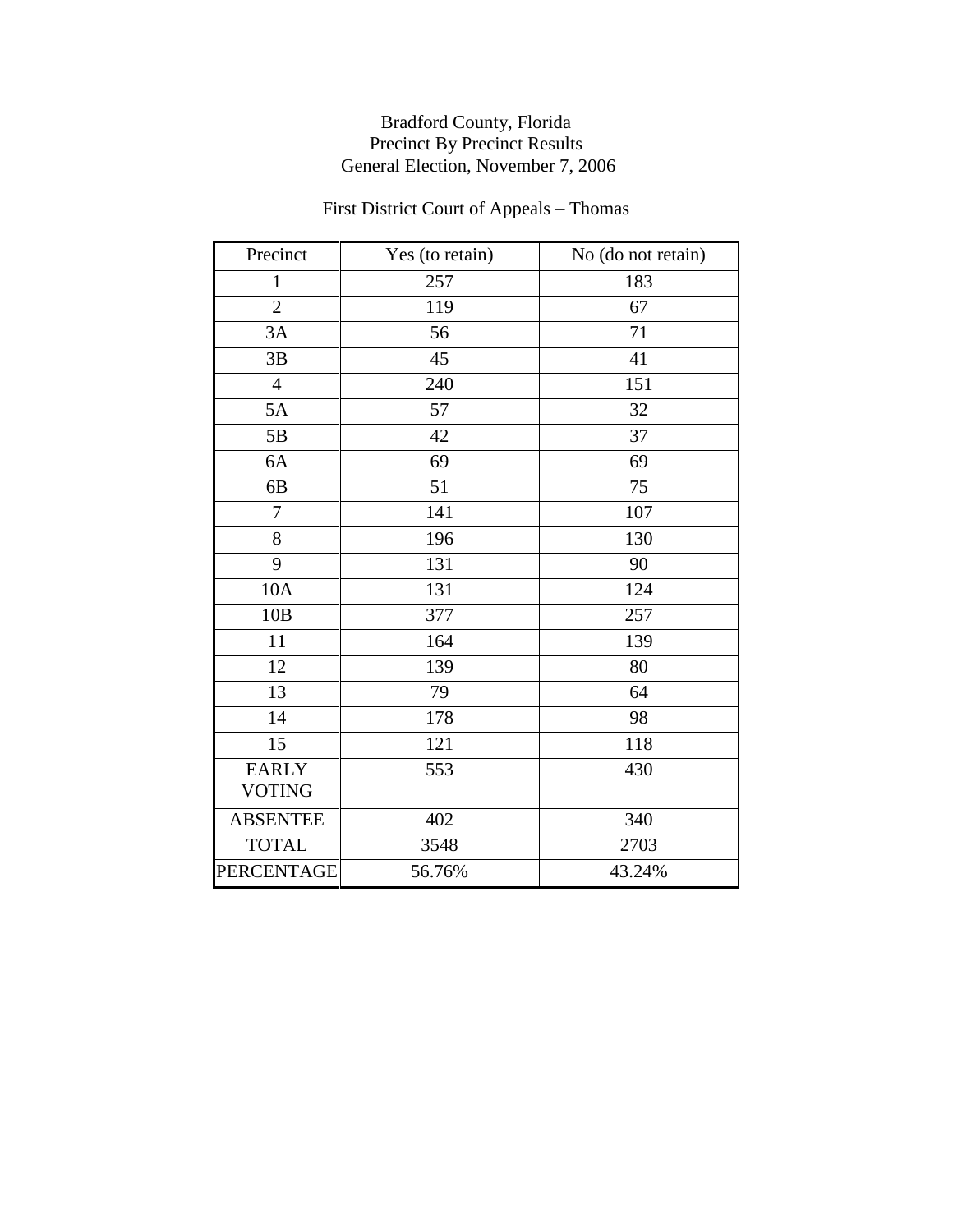# First District Court of Appeals – Webster

| Precinct                      | Yes (to retain) | No (do not retain) |  |
|-------------------------------|-----------------|--------------------|--|
| $\mathbf{1}$                  | 257             | 185                |  |
| $\overline{2}$                | 118             | 69                 |  |
| 3A                            | 52              | 75                 |  |
| 3B                            | 47              | 39                 |  |
| $\overline{4}$                | 239             | 156                |  |
| 5A                            | 58              | 31                 |  |
| 5B                            | 42              | 36                 |  |
| 6A                            | 68              | 68                 |  |
| 6B                            | 49              | 76                 |  |
| $\overline{7}$                | 134             | 115                |  |
| 8                             | 196             | 131                |  |
| 9                             | 128             | 92                 |  |
| 10A                           | 130             | 124                |  |
| 10B                           | 365             | 270                |  |
| 11                            | 169             | 136                |  |
| 12                            | 134             | 84                 |  |
| 13                            | 74              | 68                 |  |
| 14                            | 185             | 92                 |  |
| 15                            | 122             | 118                |  |
| <b>EARLY</b><br><b>VOTING</b> | 543             | 442                |  |
| <b>ABSENTEE</b>               | 405             | 337                |  |
| <b>TOTAL</b>                  | 3515            | 2744               |  |
| <b>PERCENTAGE</b>             | 56.16%          | 43.84%             |  |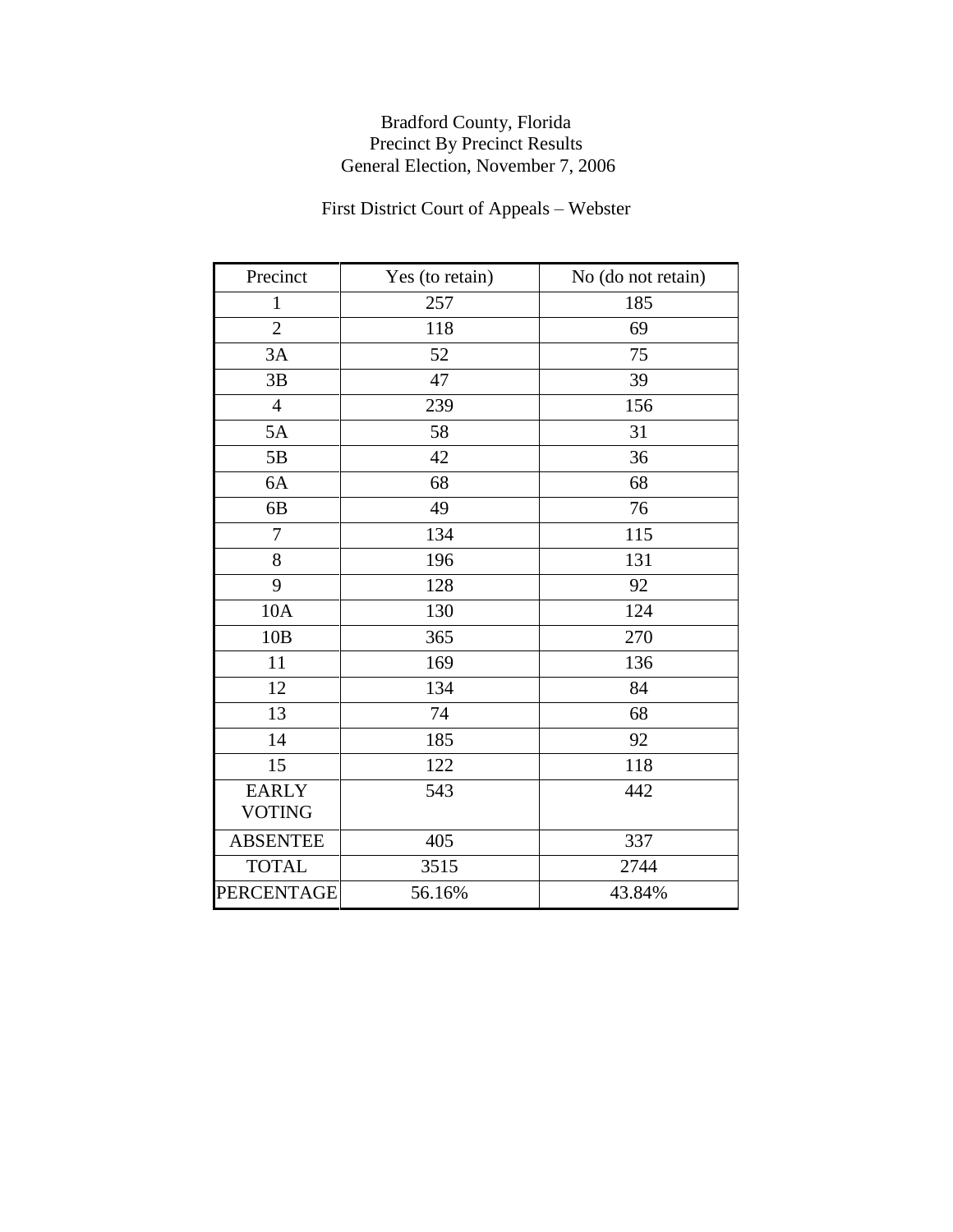| Precinct        | <b>Stan Griffis</b> | Stephen Pennypacker |
|-----------------|---------------------|---------------------|
| $\mathbf{1}$    | 374                 | 116                 |
| $\overline{2}$  | 127                 | 66                  |
| 3A              | 99                  | 36                  |
| 3B              | 63                  | 23                  |
| $\overline{4}$  | 273                 | 151                 |
| 5A              | 67                  | 31                  |
| 5B              | 55                  | 32                  |
| 6A              | 116                 | 33                  |
| 6 <sub>B</sub>  | 94                  | 40                  |
| 7               | 156                 | 99                  |
| 8               | 229                 | 112                 |
| 9               | 169                 | 68                  |
| 10A             | 198                 | 59                  |
| 10B             | 377                 | 281                 |
| 11              | 196                 | 127                 |
| 12              | 139                 | 89                  |
| 13              | 110                 | 37                  |
| 14              | 205                 | 86                  |
| 15              | 197                 | 71                  |
| <b>EARLY</b>    | 688                 | 362                 |
| <b>VOTING</b>   |                     |                     |
| <b>ABSENTEE</b> | 483                 | 311                 |
| <b>TOTAL</b>    | 4415                | 2230                |
| PERCENTAGE      | 66.44%              | 33.56%              |

# Circuit Judge – Group 4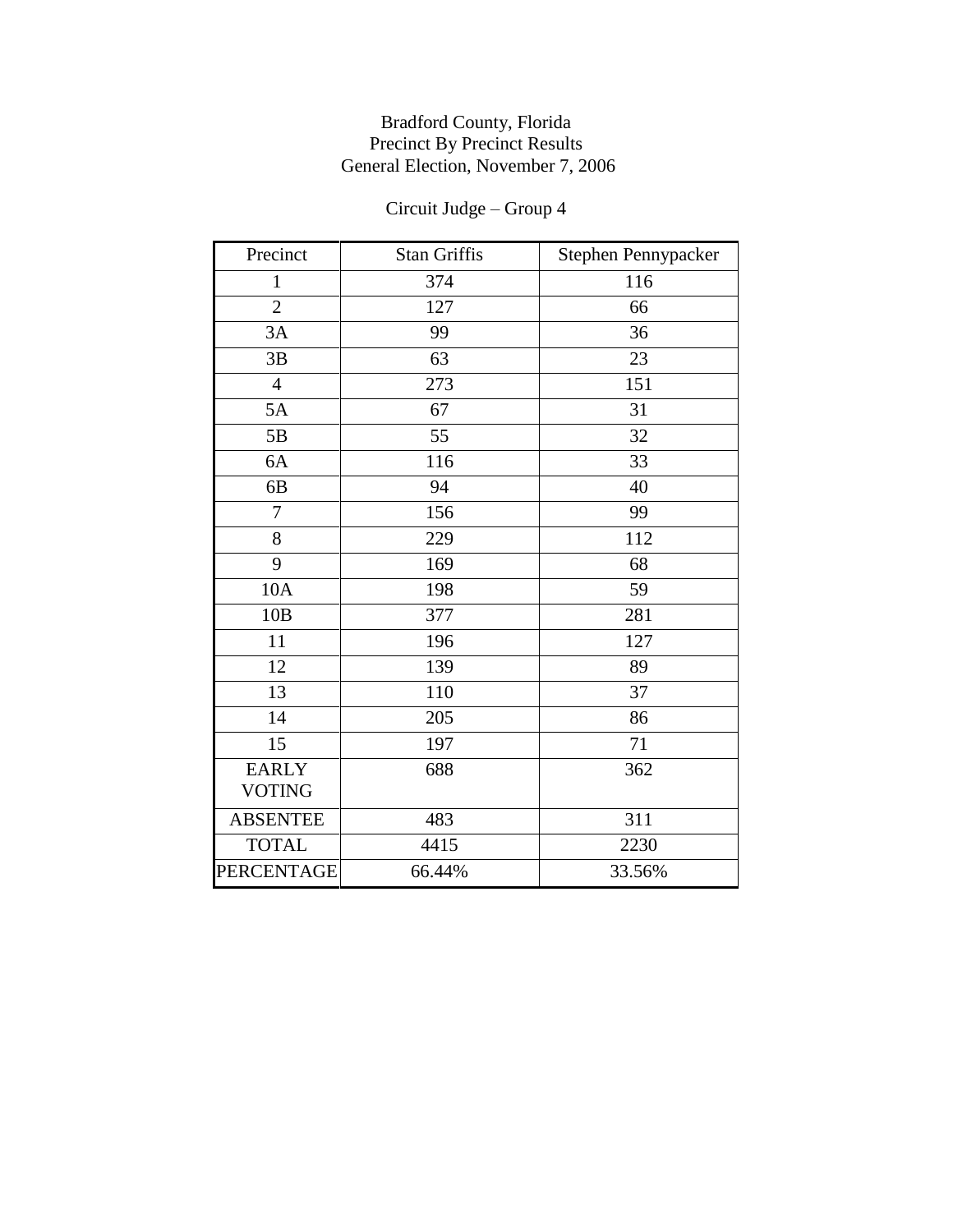## School Board Member – District 2

| Precinct                      | Greg Alvarez | <b>Stacey Shuford Creighton</b> |  |
|-------------------------------|--------------|---------------------------------|--|
|                               | 186          | 334                             |  |
| 3A                            | 64           | 78                              |  |
| 4                             | 234          | 211                             |  |
| 5B                            | 49           | 39                              |  |
| 6A                            | 90           | 68                              |  |
| <b>EARLY</b><br><b>VOTING</b> | 157          | 214                             |  |
| <b>ABSENTEE</b>               | 86           | 133                             |  |
| <b>TOTAL</b>                  | 866          | 1077                            |  |
| <b>PERCENTAGE</b>             | 44.57%       | 55.43%                          |  |
|                               |              |                                 |  |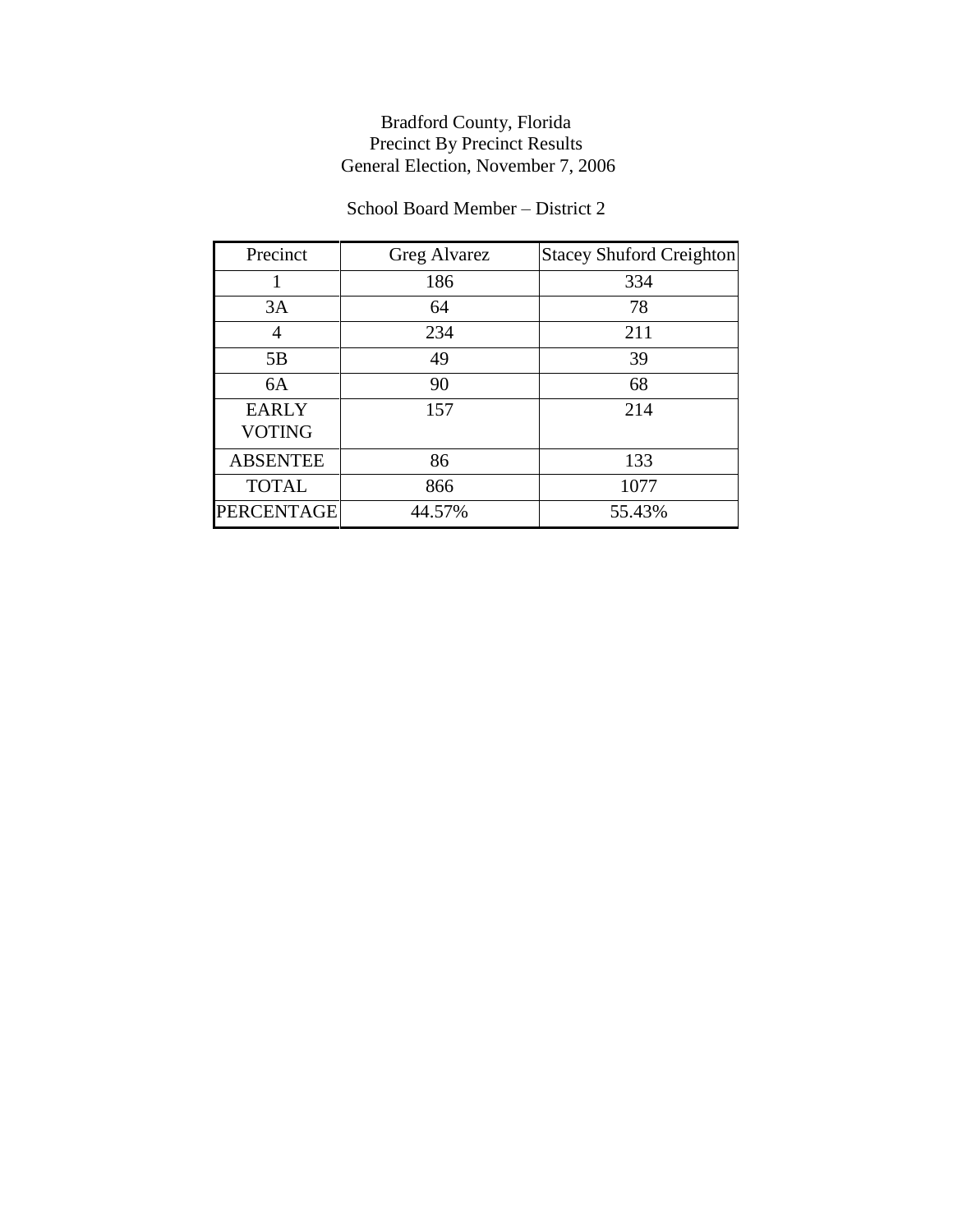| Precinct        | Yes    | N <sub>o</sub> |  |
|-----------------|--------|----------------|--|
| $\mathbf{1}$    | 253    | 183            |  |
| $\overline{2}$  | 108    | 77             |  |
| 3A              | 60     | 68             |  |
| 3B              | 49     | 34             |  |
| $\overline{4}$  | 240    | 161            |  |
| 5A              | 64     | 32             |  |
| $5B$            | 57     | 27             |  |
| 6A              | 77     | 62             |  |
| 6B              | 84     | 50             |  |
| $\overline{7}$  | 148    | 91             |  |
| 8               | 214    | 130            |  |
| 9               | 152    | $77\,$         |  |
| 10A             | 156    | 107            |  |
| 10B             | 416    | 262            |  |
| 11              | 179    | 130            |  |
| 12              | 117    | 100            |  |
| 13              | 93     | 52             |  |
| 14              | 174    | 101            |  |
| 15              | 142    | 116            |  |
| <b>EARLY</b>    | 625    | 383            |  |
| <b>VOTING</b>   |        |                |  |
| <b>ABSENTEE</b> | 478    | 298            |  |
| <b>TOTAL</b>    | 3886   | 2541           |  |
| PERCENTAGE      | 60.46% | 39.54%         |  |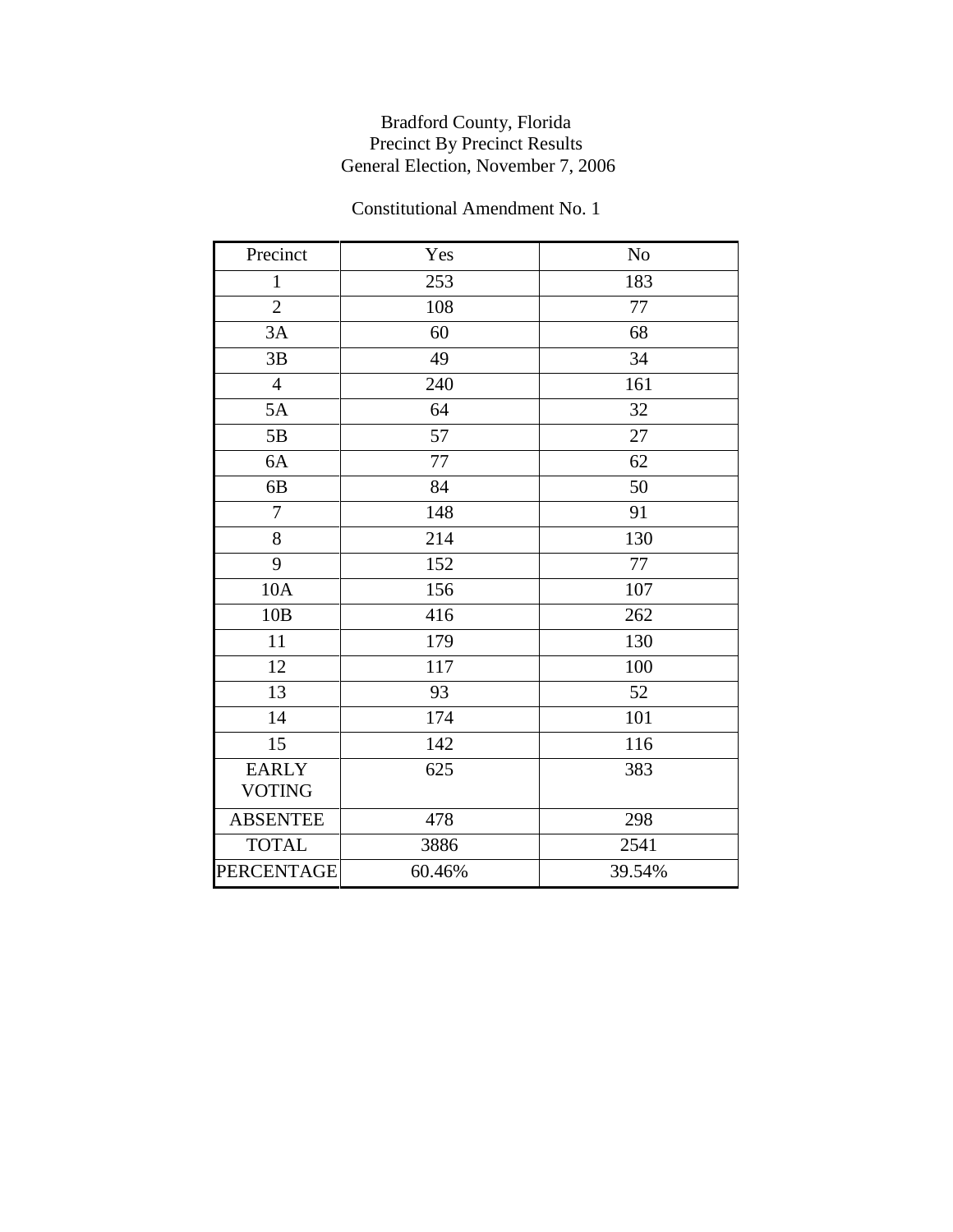| Precinct        | Yes    | N <sub>o</sub> |  |
|-----------------|--------|----------------|--|
| $\mathbf{1}$    | 281    | 181            |  |
| $\overline{2}$  | 122    | 75             |  |
| 3A              | 70     | 60             |  |
| 3B              | 54     | 31             |  |
| $\overline{4}$  | 238    | 180            |  |
| 5A              | 64     | 35             |  |
| 5B              | 50     | 35             |  |
| 6A              | 83     | 63             |  |
| 6 <sub>B</sub>  | 82     | 54             |  |
| $\overline{7}$  | 136    | 113            |  |
| $8\,$           | 226    | 127            |  |
| 9               | 153    | 83             |  |
| 10A             | 138    | 135            |  |
| 10B             | 424    | 280            |  |
| 11              | 187    | 138            |  |
| 12              | 134    | 87             |  |
| 13              | 82     | 65             |  |
| 14              | 192    | 104            |  |
| 15              | 173    | 100            |  |
| <b>EARLY</b>    | 739    | 301            |  |
| <b>VOTING</b>   |        |                |  |
| <b>ABSENTEE</b> | 594    | 224            |  |
| <b>TOTAL</b>    | 4222   | 2471           |  |
| PERCENTAGE      | 63.08% | 36.92%         |  |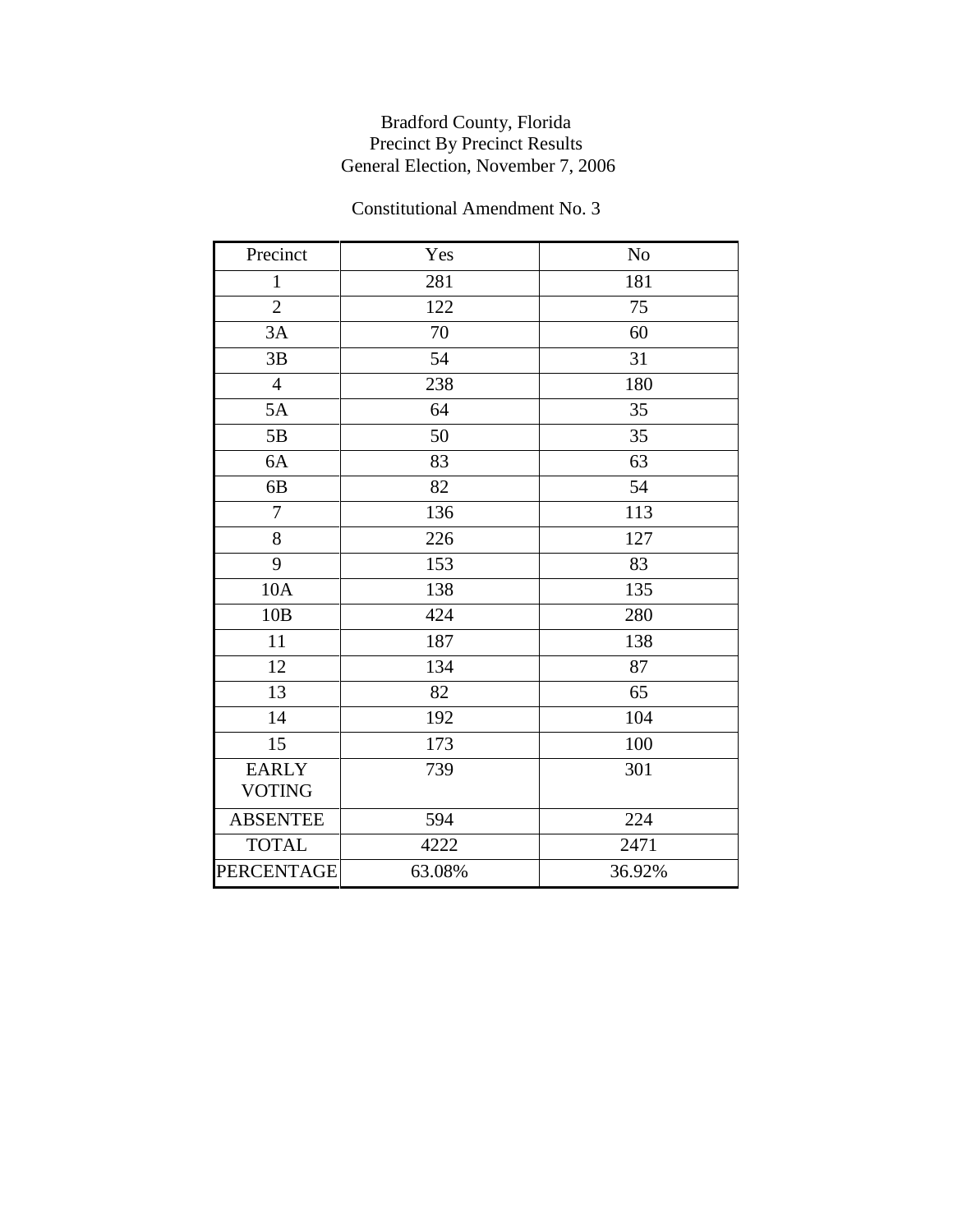| Precinct        | Yes    | N <sub>o</sub> |  |
|-----------------|--------|----------------|--|
| $\mathbf{1}$    | 294    | 168            |  |
| $\overline{2}$  | 147    | 46             |  |
| 3A              | 80     | 53             |  |
| 3B              | 61     | 22             |  |
| $\overline{4}$  | 301    | 120            |  |
| 5A              | 68     | 33             |  |
| 5B              | 66     | 18             |  |
| 6A              | 90     | 60             |  |
| 6B              | 71     | 63             |  |
| $\overline{7}$  | 196    | 53             |  |
| $8\,$           | 238    | 118            |  |
| 9               | 161    | 74             |  |
| 10A             | 152    | 118            |  |
| 10B             | 445    | 263            |  |
| 11              | 218    | 116            |  |
| 12              | 158    | 67             |  |
| 13              | 84     | 65             |  |
| 14              | 206    | 91             |  |
| 15              | 166    | 114            |  |
| <b>EARLY</b>    | 626    | 409            |  |
| <b>VOTING</b>   |        |                |  |
| <b>ABSENTEE</b> | 488    | 331            |  |
| <b>TOTAL</b>    | 4316   | 2402           |  |
| PERCENTAGE      | 64.25% | 35.75%         |  |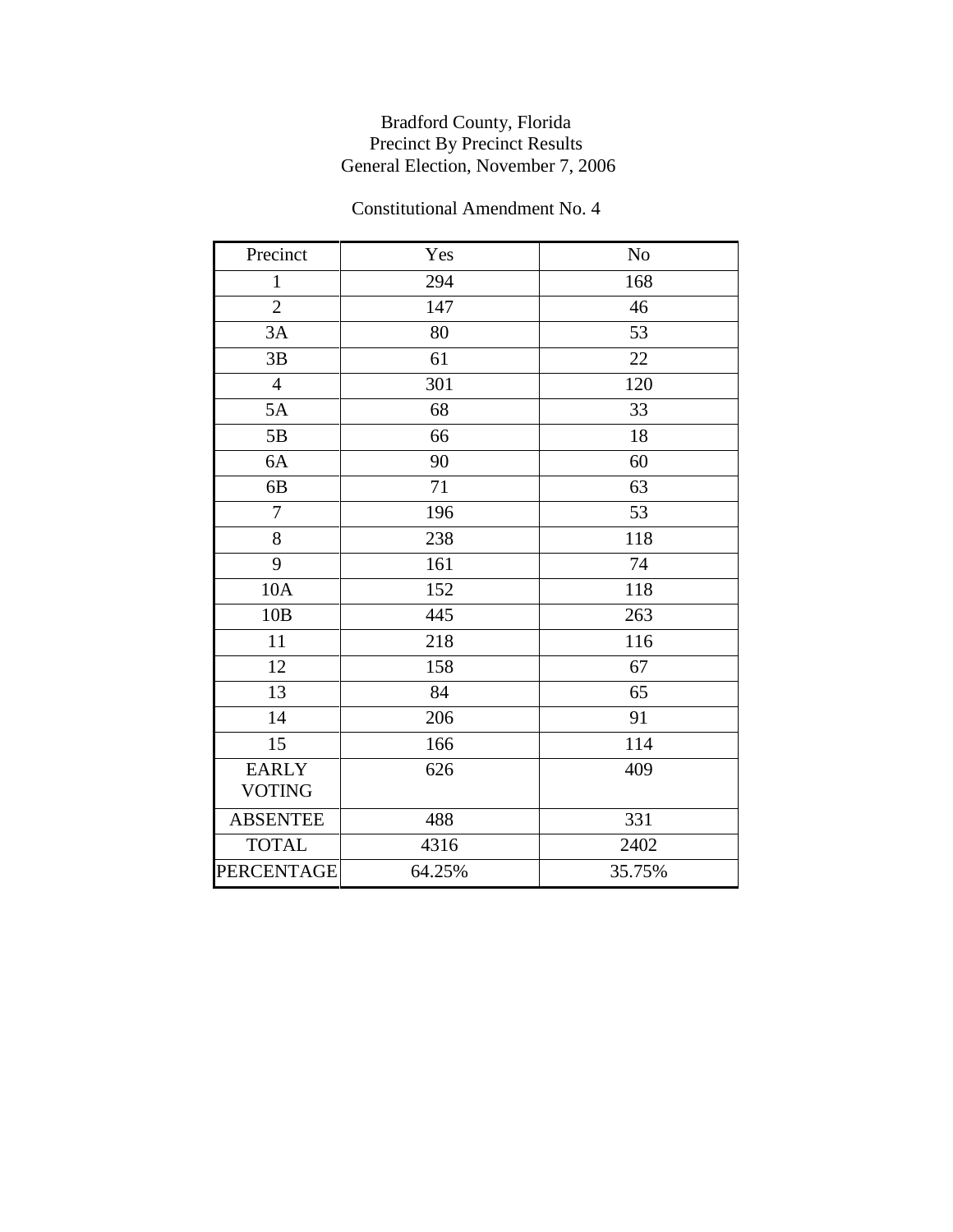| Precinct        | Yes    | N <sub>o</sub> |  |
|-----------------|--------|----------------|--|
|                 |        |                |  |
| $\mathbf{1}$    | 405    | 79             |  |
| $\overline{2}$  | 129    | 67             |  |
| 3A              | 103    | 33             |  |
| 3B              | 67     | 18             |  |
| $\overline{4}$  | 338    | 87             |  |
| 5A              | 86     | 17             |  |
| 5B              | 61     | 26             |  |
| 6A              | 109    | 40             |  |
| 6B              | 99     | 39             |  |
| $\overline{7}$  | 167    | 84             |  |
| 8               | 277    | 74             |  |
| 9               | 196    | 45             |  |
| 10A             | 202    | 73             |  |
| 10B             | 552    | 162            |  |
| 11              | 258    | 72             |  |
| 12              | 167    | 55             |  |
| 13              | 119    | 35             |  |
| 14              | 232    | 65             |  |
| 15              | 201    | 84             |  |
| <b>EARLY</b>    | 829    | 240            |  |
| <b>VOTING</b>   |        |                |  |
| <b>ABSENTEE</b> | 686    | 169            |  |
| <b>TOTAL</b>    | 5283   | 1564           |  |
| PERCENTAGE      | 77.16% | 22.84%         |  |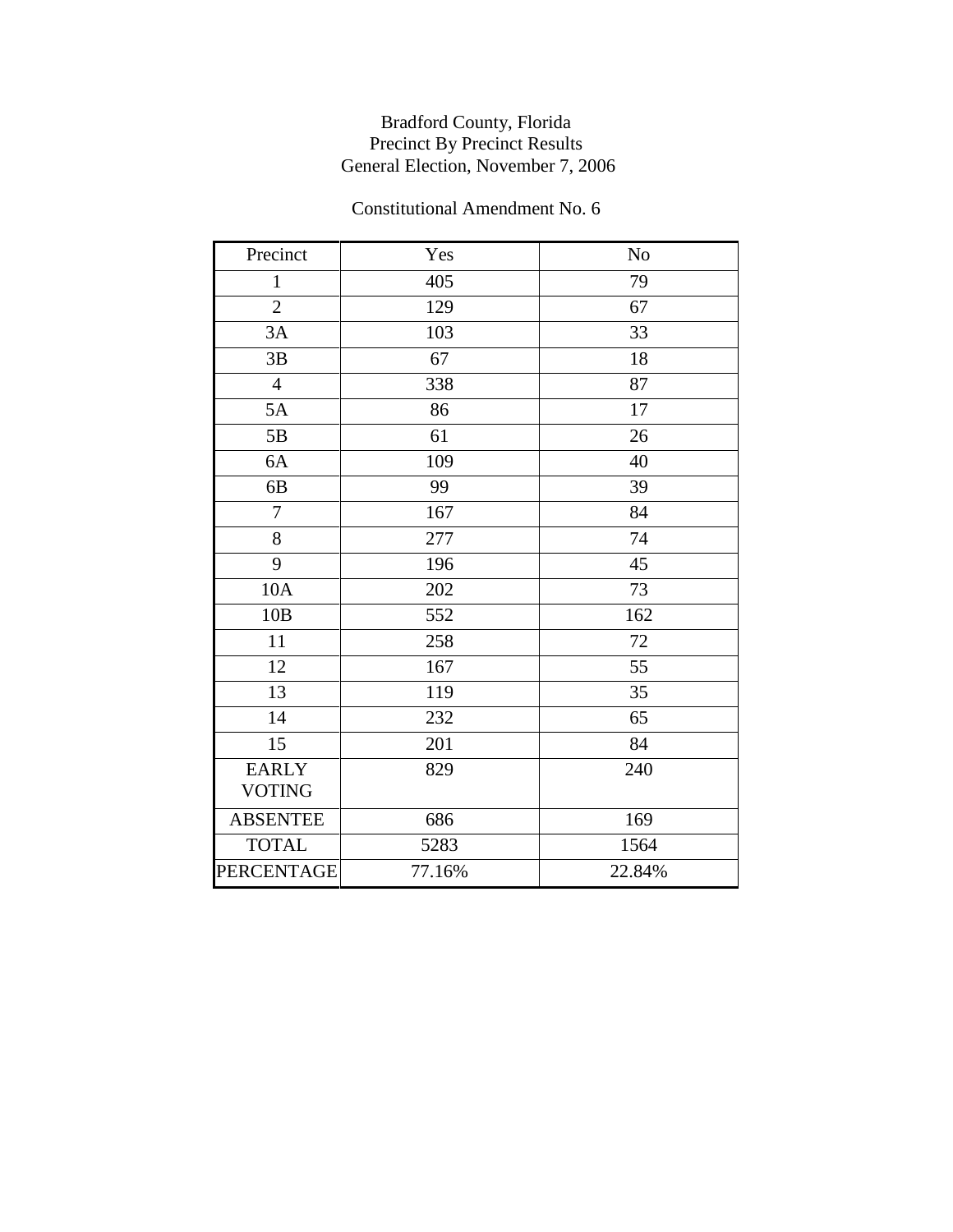| Precinct        | Yes    | N <sub>o</sub> |  |
|-----------------|--------|----------------|--|
| $\mathbf{1}$    | 412    | 62             |  |
| $\overline{2}$  | 162    | 35             |  |
| 3A              | 114    | 22             |  |
| 3B              | 76     | 10             |  |
| $\overline{4}$  | 371    | 56             |  |
| 5A              | 84     | 18             |  |
| 5B              | 67     | 16             |  |
| 6A              | 126    | 24             |  |
| 6B              | 113    | 26             |  |
| $\overline{7}$  | 204    | 48             |  |
| $8\,$           | 309    | 49             |  |
| 9               | 210    | 30             |  |
| 10A             | 223    | 52             |  |
| 10B             | 585    | 124            |  |
| 11              | 279    | 58             |  |
| 12              | 186    | 36             |  |
| 13              | 126    | 27             |  |
| 14              | 246    | 51             |  |
| 15              | 205    | 70             |  |
| <b>EARLY</b>    | 880    | 185            |  |
| <b>VOTING</b>   |        |                |  |
| <b>ABSENTEE</b> | 709    | 125            |  |
| <b>TOTAL</b>    | 5687   | 1124           |  |
| PERCENTAGE      | 83.50% | 16.50%         |  |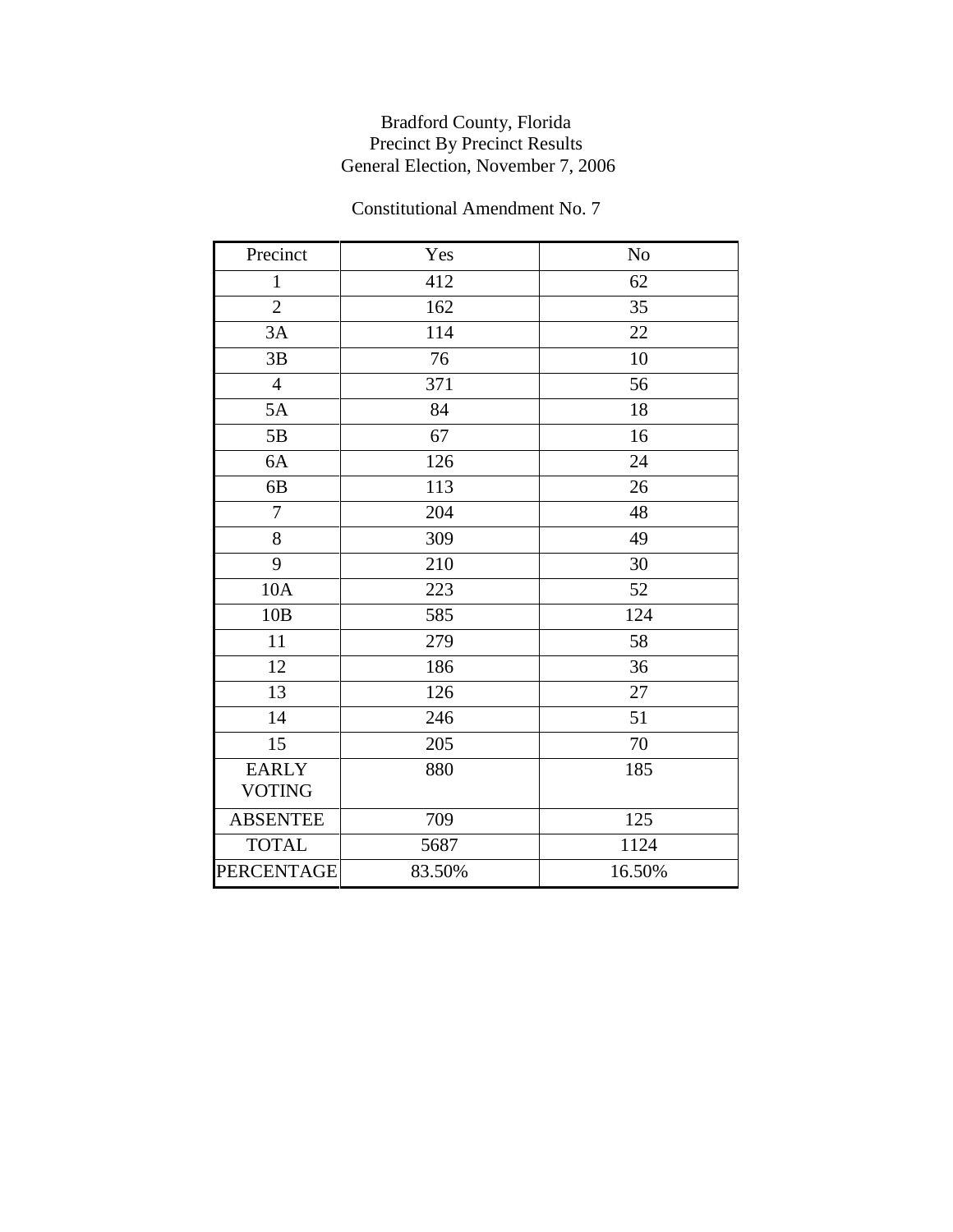| Precinct        | Yes    | N <sub>o</sub> |  |
|-----------------|--------|----------------|--|
| $\mathbf{1}$    | 324    | 130            |  |
| $\overline{2}$  | 113    | 76             |  |
| 3A              | 83     | 49             |  |
| 3B              | 51     | 33             |  |
| $\overline{4}$  | 278    | 137            |  |
| 5A              | 63     | 36             |  |
| 5B              | 63     | 21             |  |
| 6A              | 104    | 44             |  |
| 6B              | 89     | 45             |  |
| $\overline{7}$  | 115    | 127            |  |
| 8               | 253    | 95             |  |
| 9               | 161    | 73             |  |
| 10A             | 201    | 76             |  |
| 10B             | 487    | 215            |  |
| 11              | 217    | 105            |  |
| 12              | 134    | 87             |  |
| 13              | 97     | 52             |  |
| 14              | 183    | 105            |  |
| 15              | 181    | 92             |  |
| <b>EARLY</b>    | 772    | 273            |  |
| <b>VOTING</b>   |        |                |  |
| <b>ABSENTEE</b> | 603    | 222            |  |
| <b>TOTAL</b>    | 4572   | 2093           |  |
| PERCENTAGE      | 68.60% | 31.40%         |  |